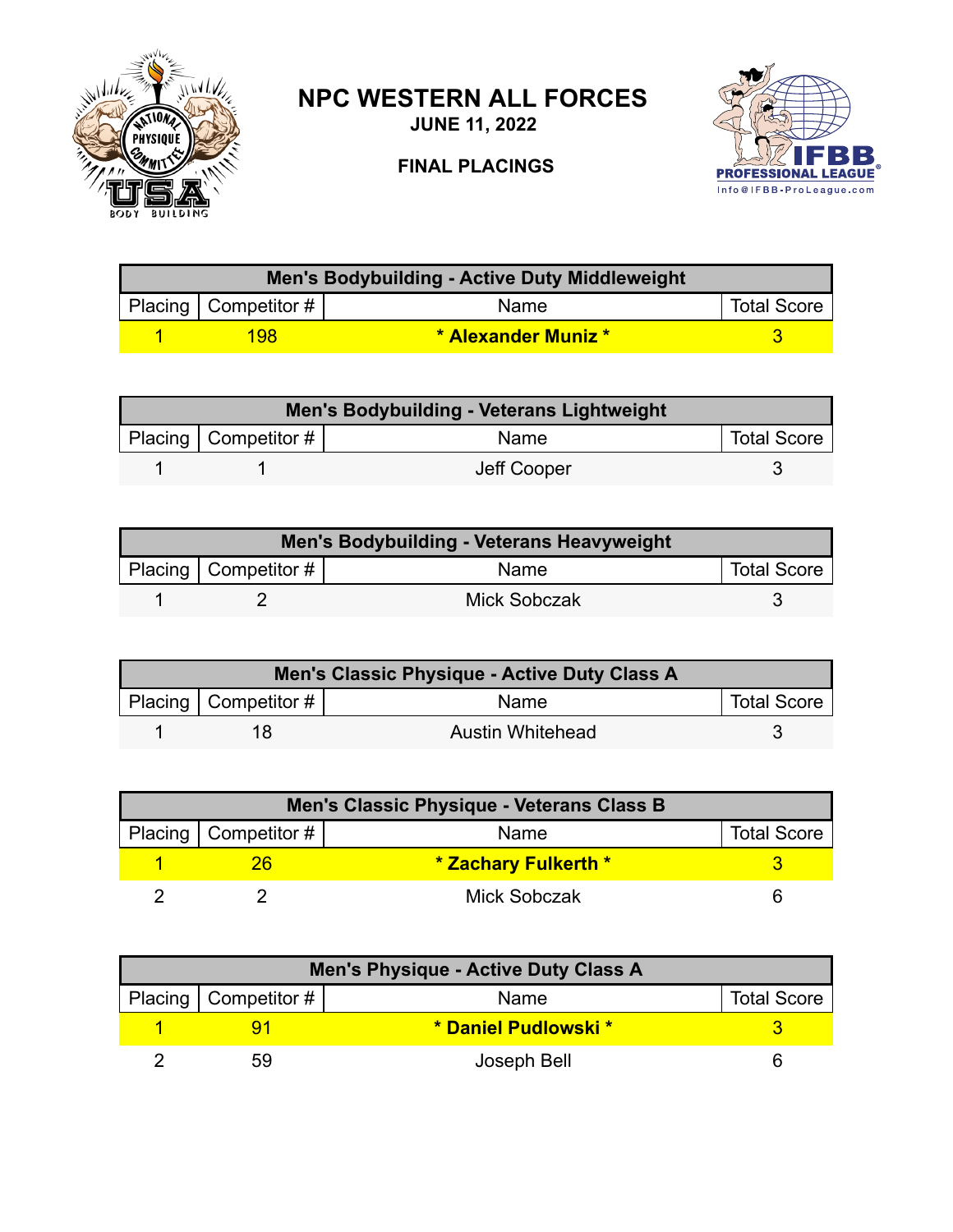| <b>Men's Physique - Active Duty Class B</b> |                           |                    |  |  |
|---------------------------------------------|---------------------------|--------------------|--|--|
| Placing   Competitor #                      | <b>Name</b>               | <b>Total Score</b> |  |  |
| 73                                          | Aiden Lucas               |                    |  |  |
| 69                                          | <b>Patrick Quitoriano</b> |                    |  |  |
| 56                                          | <b>Brandon Riggins</b>    |                    |  |  |

| <b>Men's Physique - Veterans Class A</b> |                        |                      |                    |  |
|------------------------------------------|------------------------|----------------------|--------------------|--|
|                                          | Placing   Competitor # | <b>Name</b>          | <b>Total Score</b> |  |
|                                          | 92                     | Jayson Ramirez       |                    |  |
|                                          | 54                     | Alex Velasquez       |                    |  |
| 3                                        | 202                    | <b>Arthur Gadson</b> |                    |  |

| <b>Men's Physique - Veterans Class B</b> |                              |                    |                    |  |
|------------------------------------------|------------------------------|--------------------|--------------------|--|
|                                          | Placing $\vert$ Competitor # | <b>Name</b>        | <b>Total Score</b> |  |
|                                          | 94                           | Tuigamala losefo   |                    |  |
|                                          | .97                          | <b>Chris Moore</b> |                    |  |
|                                          | 58                           | Edgar Zunigabravo  |                    |  |

| Men's Physique - Dependent Spouse Class B |                          |                |                    |
|-------------------------------------------|--------------------------|----------------|--------------------|
|                                           | Placing   Competitor $#$ | Name           | <b>Total Score</b> |
|                                           |                          | David Anderson |                    |

| Women's Figure - Veteran |                          |                     |                    |
|--------------------------|--------------------------|---------------------|--------------------|
|                          | Placing   Competitor $#$ | <b>Name</b>         | <b>Total Score</b> |
|                          | 199                      | * Porchia Jackson * |                    |

| <b>Women's Wellness - Active Duty Class A</b> |                          |                     |                    |  |
|-----------------------------------------------|--------------------------|---------------------|--------------------|--|
|                                               | Placing   Competitor $#$ | <b>Name</b>         | <b>Total Score</b> |  |
|                                               | 146                      | * Shaniya Sillers * |                    |  |

| <b>Women's Wellness - Active Duty Class B</b> |                        |                               |                    |
|-----------------------------------------------|------------------------|-------------------------------|--------------------|
|                                               | Placing   Competitor # | Name                          | <b>Total Score</b> |
|                                               | 131                    | <b>Marician Dedeaux Brown</b> |                    |
|                                               | 138                    | Alyssa Pubentz                |                    |